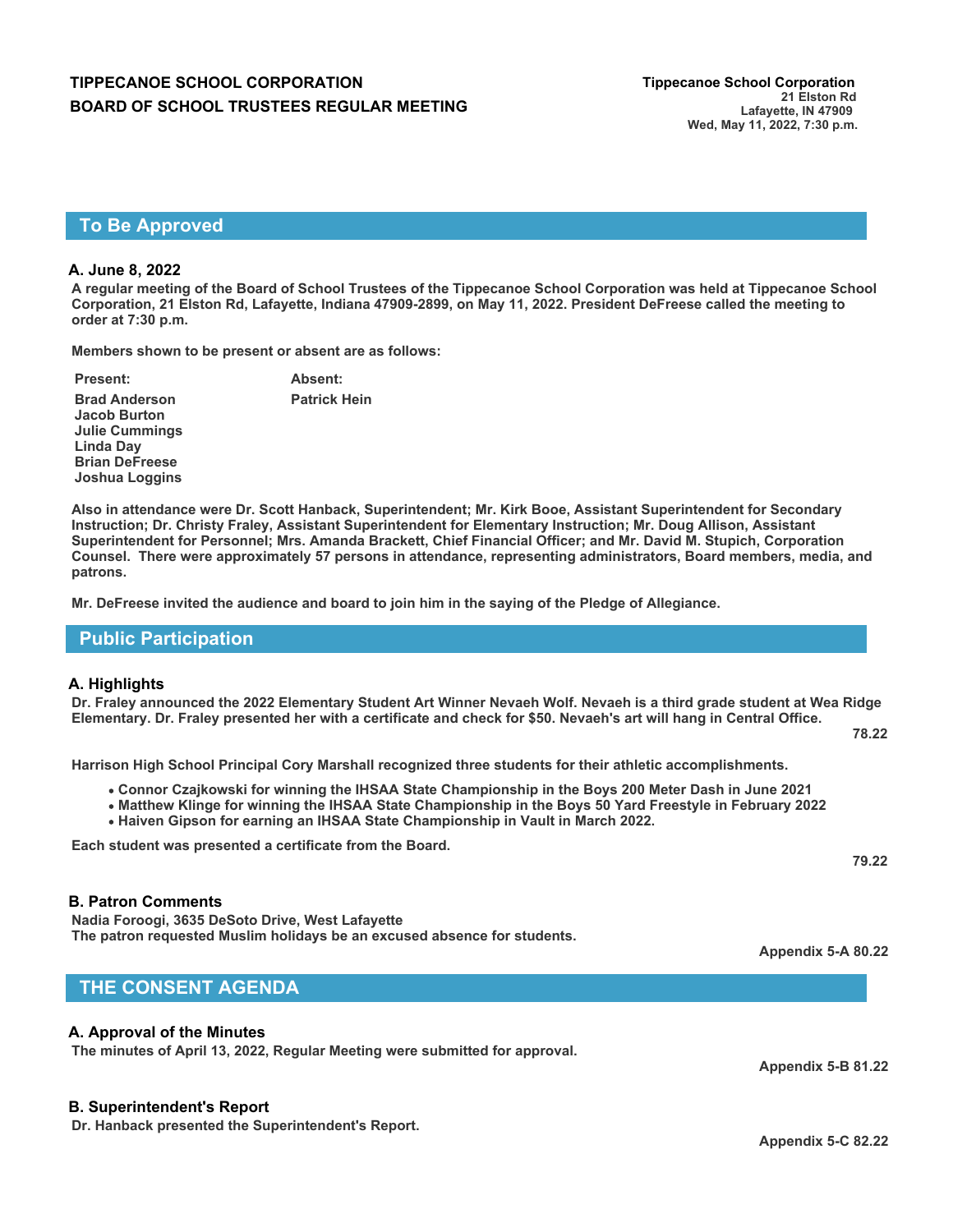#### **C. Financial Report**

**Mrs. Brackett presented the Accounts Payable Register for April 14, 2022, through May 11, 2022, in the amount of \$15,310,140.86.**

**Appendix 5-D 83.22 Mrs. Brackett presented the Financial Report ending April 30, 2022. Appendix 5-E 84.22 Mrs. Brackett presented the 2022-2023 Elementary, Middle and High School Curricular Materials rental fees for approval. Appendix 5-F 85.22 D. Instruction Report Mr. Booe presented the April 2022 Staff Development Report for review. Appendix 5-G 86.22 Mr. Booe presented a Field Trip request for approval. Appendix 5-H 87.22 Mr. Booe presented the 2022-2023 curricular materials adoption for approval.**

**E. Personnel Report** 

**Mr. Allison presented the Certified Teaching Staff, Support Staff, ECA and Addendum reports for approval. Mrs. Day requested the Transportation Director recommendation be pulled from the Consent Agenda and voted on separately. Mrs. Day moved to accept the recommendation of Kirk Brooks as the Transportation Director. Mrs. Cummings seconded the motion. The motion passed 6-0.**

**Appendix 5-J 89.22\***

**Appendix 5-I 88.22**

# **F. Buildings and Grounds**

**No Report.**

## **G. Board Counsel Report No Report.**

#### **H. Board Committees**

**No Report.**

#### **I. Corporation Goals Report**

**Dr. BeAnn Younker and Ms. Megan Alrich presented an update on the NCHS Grant at the work session.** 

**Appendix 5-K 90.22**

## **J. Consent Agenda Approval**

**Mr. Burton moved the Board approve the Consent Agenda as presented. Mrs. Day seconded the motion. The motion passed 6-0.**

## **BUSINESS**

#### **A. Old Business**

**None.**

#### **B. New Business**

**Mr. Tobias recommended the board award the bid for the new Klondike Middle School construction project to Kettelhut Construction, Inc. Mr. Loggins moved the bid be awarded as presented. Mr. Anderson seconded the motion. The motion passed 6-0.** 

**Appendix 5-L 91.22\***

**Mr. Tobias recommended the board award the bid for the Mayflower Mill Elementary Addition/Renovation project to JR Kelly Co, Inc. Mrs. Day moved the bid be awarded as presented. Mr. Anderson seconded the motion. The motion passed 6-0.**

**Appendix 5-M 92.22\***

**Mr. Tobias recommended the board award the bid the for McCutcheon Fire Alarm Replacement project to Huston Electric, Inc. Mrs. Cummings moved the bid be awarded as presented. Mrs. Day seconded the motion. The motion passed 6-0.**